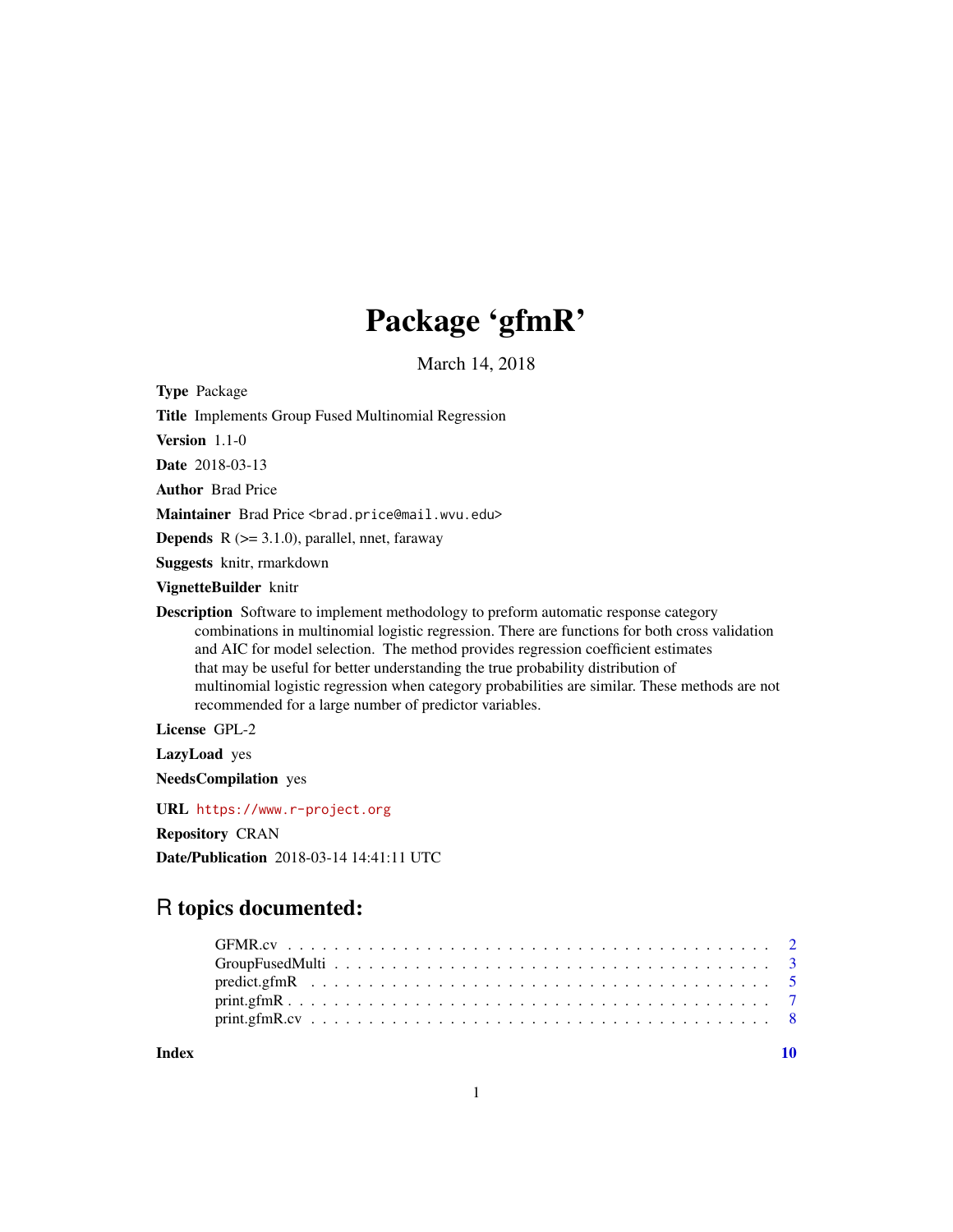<span id="page-1-0"></span>

This routine implements K fold cross validation for group fused multinomial regression.

# Usage

GFMR.cv(Y,X,lamb,sampID,H,n.cores=1,rho=10^-8,...)

# Arguments

| Y       | A matrix of response category counts where the columns represent the categories<br>and rows represent the observations. Currently supported for $n=1$ .                                                                                            |
|---------|----------------------------------------------------------------------------------------------------------------------------------------------------------------------------------------------------------------------------------------------------|
| X       | A matrix of predictor variables. The columns represent predictors and rows<br>represent observations.                                                                                                                                              |
| lamb    | tuning parameter for fusion penalty                                                                                                                                                                                                                |
| sampID  | An identified or the sampleID for the cross validation routine. Should take val-<br>ues 1: k and be user supplied.                                                                                                                                 |
| H       | An indicator matrix representing the edge set of the penalty set. The matrix is<br>square and symmetric with dimension number of response categories, and if two<br>categories are in the penalty set a 1 should be in the row column combination. |
| n.cores | The number of cores for the melapply function                                                                                                                                                                                                      |
| rho     | Step Size parameter of ADMM                                                                                                                                                                                                                        |
| .       | Other arguments for Group fused multinomial regression                                                                                                                                                                                             |

# Details

This routine implements the validation likelihood approach proposed by Price et. al. to obtain the tuning parameter for Group Fused Multinomial Regression which automatically combines response categories in multinomial regression. Show to do well with regard to predicting the true category probabilities.

#### Value

A list is returned with elements

| vl     | The validation likelihood for all tuning parameters |
|--------|-----------------------------------------------------|
| vl.sd  | The standard deviation of the validation likelihood |
| lambda | tuning parameter used                               |
| vl.mat | Validation likelihood for each                      |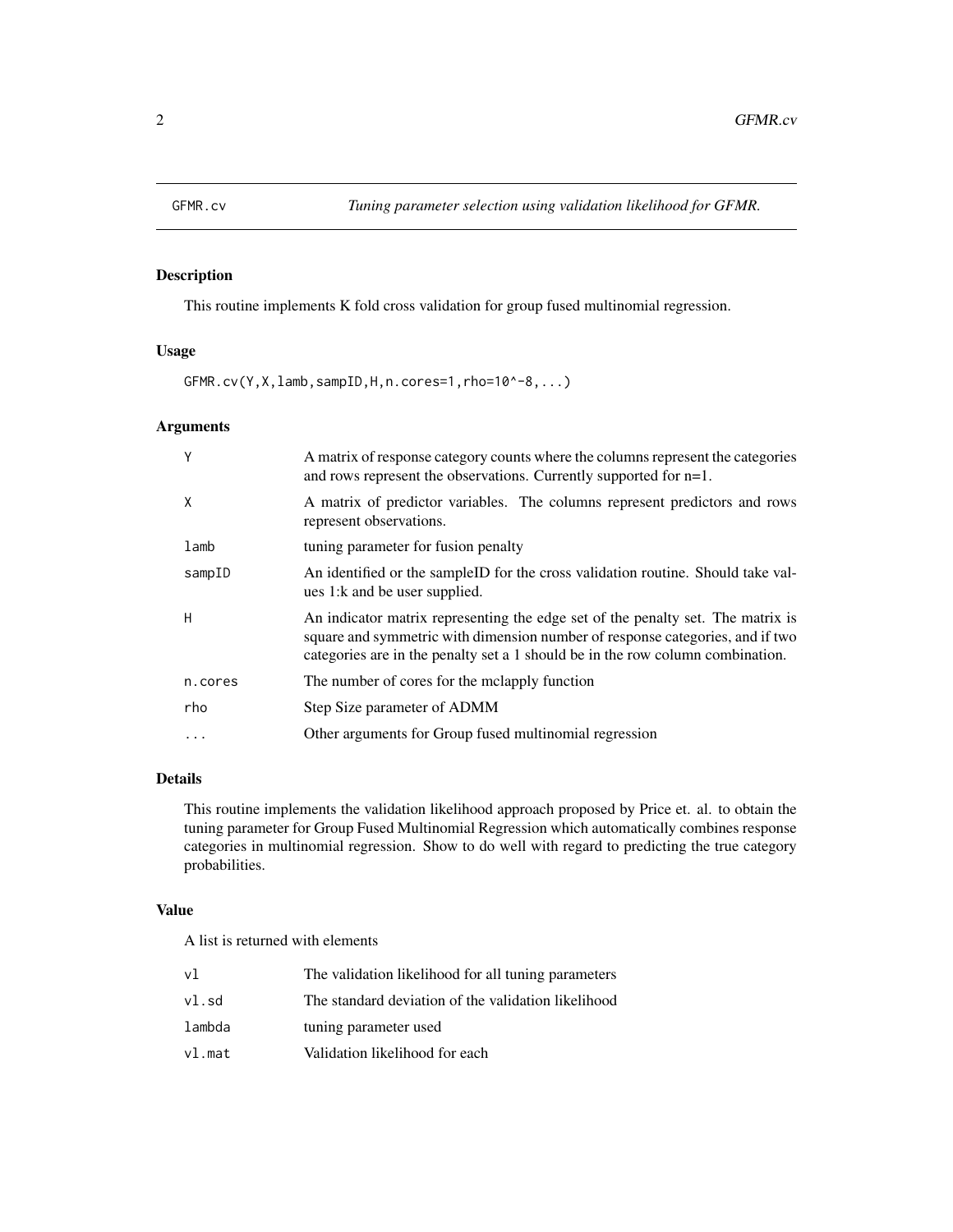# <span id="page-2-0"></span>GroupFusedMulti 3

#### Author(s)

Brad Price, <brad.price@mail.wvu.edu>.

# References

Price, B.S, Geyer, C.J. and Rothman, A.J. "Automatic Response Category Combination in Multinomial Logistic Regression." https://arxiv.org/abs/1705.03594.

#### Examples

```
## Not run: data(nes96)
attach(nes96)
Response=matrix(0,944,7)
for(i in 1:944){
  if(PID[i]=="strRep"){Response[i,1]=1}
  if(PID[i]=="weakRep"){Response[i,2]=1}
  if(PID[i]=="indRep"){Response[i,3]=1}
  if(PID[i]=="indind"){Response[i,4]=1}
  if(PID[i]=="indDem"){Response[i,5]=1}
  if(PID[i]=="weakDem"){Response[i,6]=1}
  if(PID[i]=="strDem"){Response[i,7]=1}
}
Hmat=matrix(1,dim(Response)[2],dim(Response)[2])
diag(Hmat)=0
ModMat<-lm(popul~age,x=TRUE)$x
X=cbind(ModMat[,1],apply(ModMat[,-1],2,scale))
set.seed(1010)
n=dim(Response)[1]
sampID=rep(5,n)
samps=sample(1:n)
mine=floor(n/5)
for(j in 1:4){
  sampID[samps[((j-1)*mine+1):(j*mine)]]=j
}
o1 < -GFMR.cv(Response, X, lamb = 2 \text{ } seq(4.2, 4.3, .1), H=Hmat2, sampID = sampID, n. cores = 5)which(o1$vl==max(o1$vl))
## End(Not run)
```
GroupFusedMulti *Group Fused Multinomial Logistic Regression*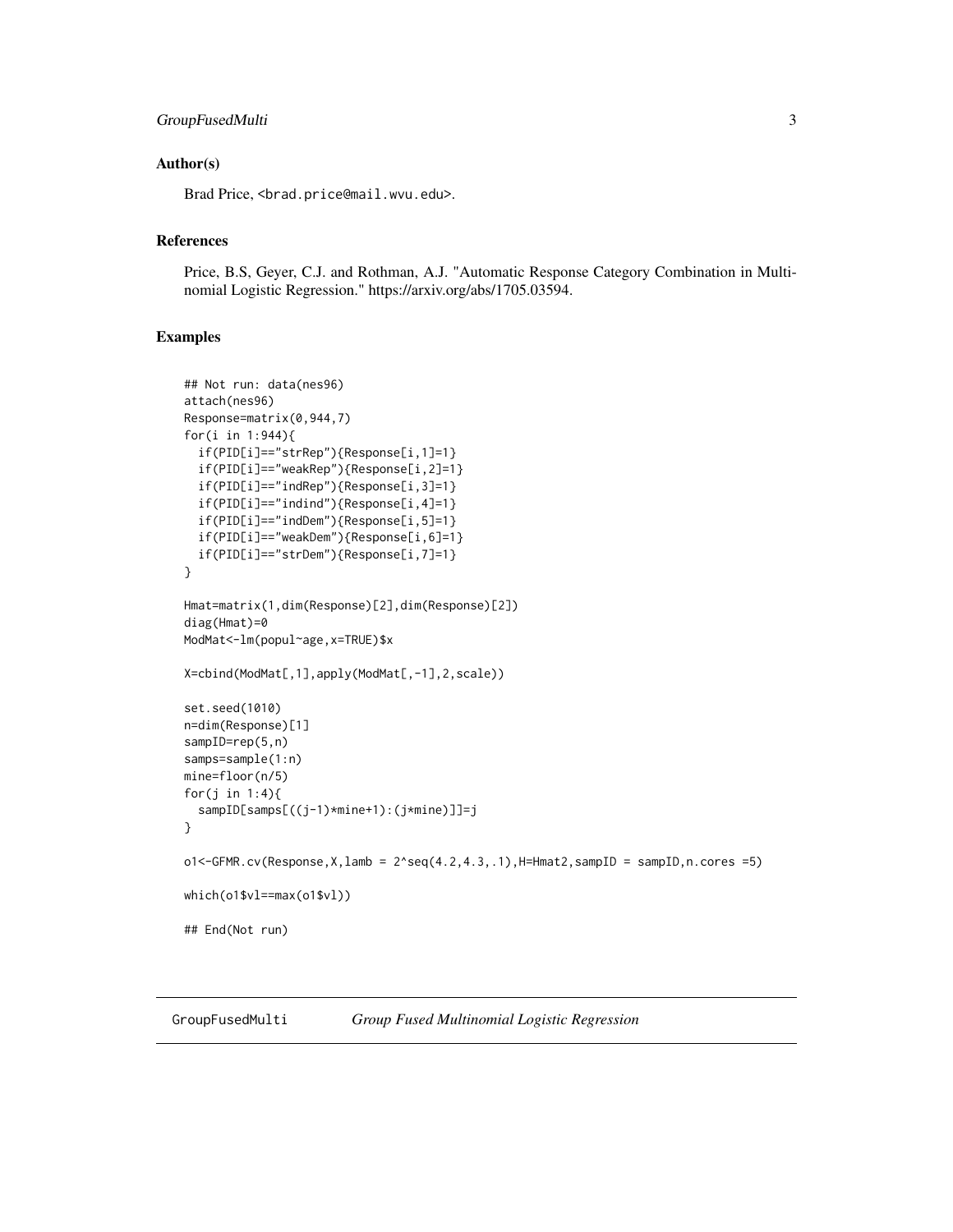This routine fits the group fused multinomial logistic regression model, which uses fusion shrinkage to automatically combine response categories.

#### Usage

```
GroupFusedMulti(Y,X,lambda,H,tol1=10^-7,tol2=10^-7,TD=2,rho=10^-8,tau1=10^-9,iter=1e3)
```
# Arguments

| A matrix of response category counts where the columns represent the categories<br>and rows represent the observations. Currently supported for n=1.                                                                                               |
|----------------------------------------------------------------------------------------------------------------------------------------------------------------------------------------------------------------------------------------------------|
| A matrix of predictor variables. The columns represent predictors and rows<br>represent observations.                                                                                                                                              |
| tuning parameter for fusion penalty                                                                                                                                                                                                                |
| An indicator matrix representing the edge set of the penalty set. The matrix is<br>square and symmetric with dimension number of response categories, and if two<br>categories are in the penalty set a 1 should be in the row column combination. |
| Convergence tolerance for ADMM                                                                                                                                                                                                                     |
| Convergence tolerance of ADMM                                                                                                                                                                                                                      |
| Step size Adjustment for iterative step size                                                                                                                                                                                                       |
| ADMM step-size parameter, iterative implementation                                                                                                                                                                                                 |
| The threshold parameter to 0 for final estimates                                                                                                                                                                                                   |
| Maximum number of iterations of the algorithm                                                                                                                                                                                                      |
|                                                                                                                                                                                                                                                    |

# Details

Implements the ADMM algorithm for the group fused multinomial regression estimates proposed by Price et. al.

# Value

The function returns a list:

| Coeff          | Final coefficient estimates for the gfmr model      |
|----------------|-----------------------------------------------------|
| Approx         | Final iterates of beta before threshold             |
| 7              | Final iterate of Z in the ADMM algorithm            |
| lambda         | <b>Tuning Parameter</b>                             |
| Converge       | Indicator of algorithm convergence                  |
| <b>NGroups</b> | Number of groups in final estimates                 |
| Groups         | The response category groups in the final estimates |

# Author(s)

Brad Price, <brad.price@mail.wvu.edu>.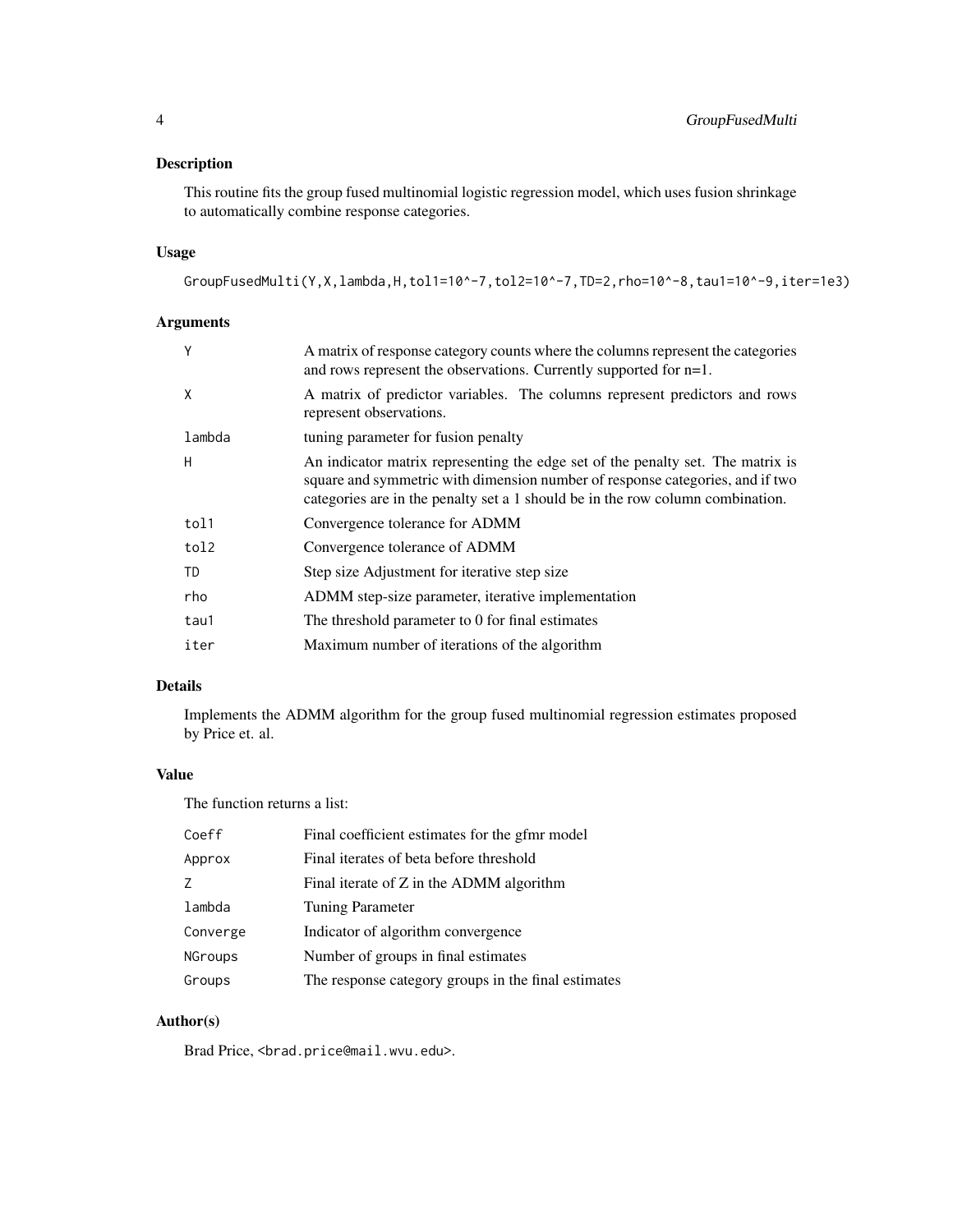# <span id="page-4-0"></span>predict.gfmR 5

#### References

Price, B.S, Geyer, C.J. and Rothman, A.J. "Automatic Response Category Combination in Multinomial Logistic Regression." https://arxiv.org/abs/1705.03594.

#### Examples

```
## Not run: data(nes96)
attach(nes96)
Response=matrix(0,944,7)
for(i in 1:944){
  if(PID[i]=="strRep"){Response[i,1]=1}
  if(PID[i]=="weakRep"){Response[i,2]=1}
  if(PID[i]=="indRep"){Response[i,3]=1}
  if(PID[i]=="indind"){Response[i,4]=1}
  if(PID[i]=="indDem"){Response[i,5]=1}
  if(PID[i]=="weakDem"){Response[i,6]=1}
  if(PID[i]=="strDem"){Response[i,7]=1}
}
Hmat=matrix(1,dim(Response)[2],dim(Response)[2])
diag(Hmat)=0
ModMat<-lm(popul~age,x=TRUE)$x
X=cbind(ModMat[,1],apply(ModMat[,-1],2,scale))
mod<-GroupFusedMulti(Response,X,lambda=2^4.3,H=Hmat2,rho=10^2,iter=50,tol1=10^-4,tol2=10^-4)
predict(mod,X[1,])
## End(Not run)
```
predict.gfmR *Predict method for group fused multinomial logistic regression*

# Description

This routine fits the group fused multinomial logistic regression model, which uses fusion shrinkage to automatically combine response categories.

#### Usage

```
## S3 method for class 'gfmR'
predict(object,newdata,type="probs",...)
```
#### Arguments

| object  | A gfmr object which specifically is the output from the GroupFusedMulti func-<br>tion. |
|---------|----------------------------------------------------------------------------------------|
| newdata | value to be predicted in model matrix form                                             |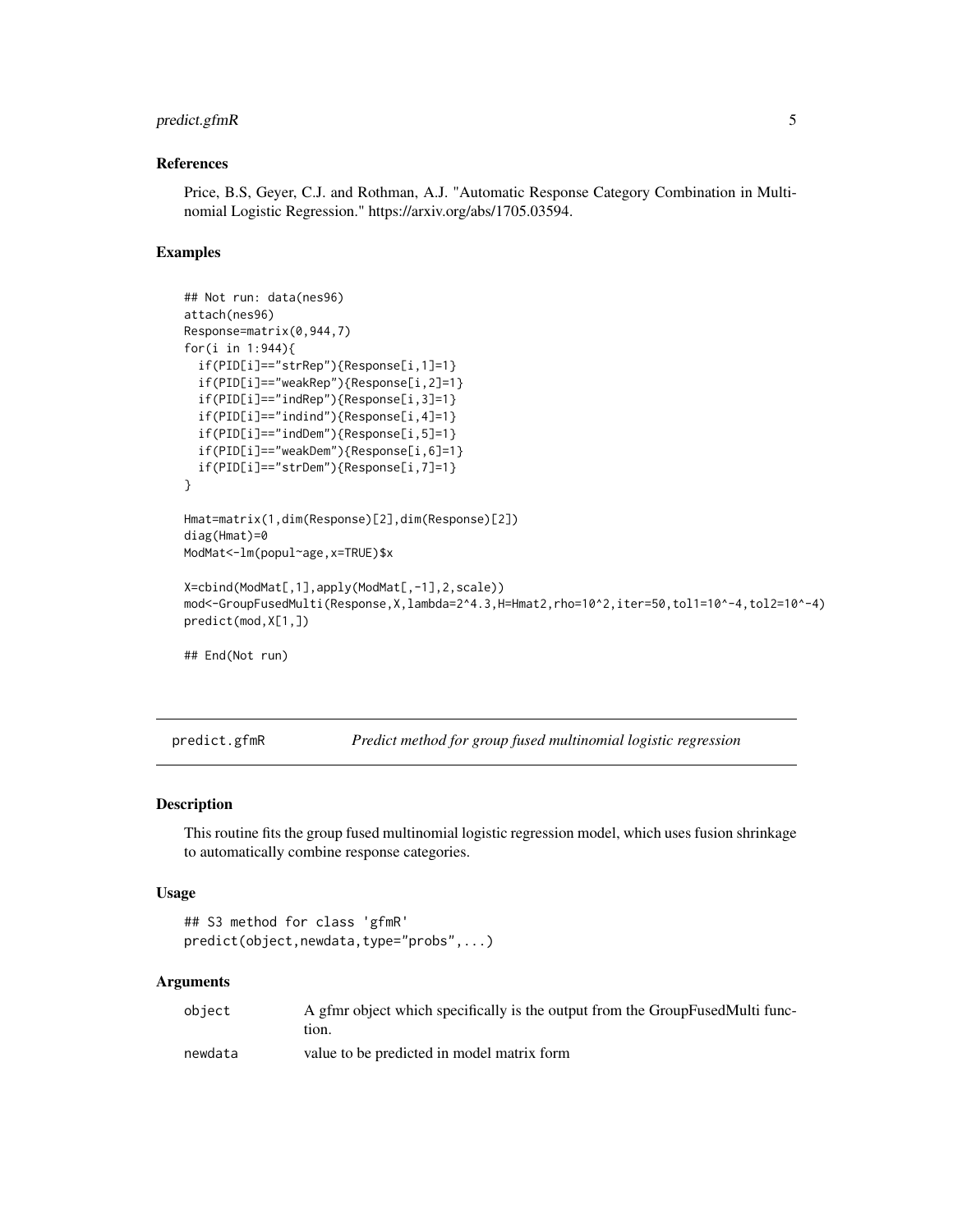| type                 | Type of prediction, "probs" returns probabilities, while response returns log of<br>the ratio of probabilities for baseline category. |
|----------------------|---------------------------------------------------------------------------------------------------------------------------------------|
| $\ddot{\phantom{0}}$ | Other arguments                                                                                                                       |

# Details

Prediction function for GFMR

# Value

A vector or a matrix corresponding to type return.

#### Author(s)

Brad Price, <brad.price@mail.wvu.edu>.

# References

Price, B.S, Geyer, C.J. and Rothman, A.J. "Automatic Response Category Combination in Multinomial Logistic Regression." https://arxiv.org/abs/1705.03594.

#### Examples

```
## Not run: data(nes96)
attach(nes96)
Response=matrix(0,944,7)
for(i in 1:944){
  if(PID[i]=="strRep"){Response[i,1]=1}
  if(PID[i]=="weakRep"){Response[i,2]=1}
  if(PID[i]=="indRep"){Response[i,3]=1}
  if(PID[i]=="indind"){Response[i,4]=1}
  if(PID[i]=="indDem"){Response[i,5]=1}
  if(PID[i]=="weakDem"){Response[i,6]=1}
  if(PID[i]=="strDem"){Response[i,7]=1}
}
Hmat=matrix(1,dim(Response)[2],dim(Response)[2])
diag(Hmat)=0
ModMat<-lm(popul~age,x=TRUE)$x
X=cbind(ModMat[,1],apply(ModMat[,-1],2,scale))
mod<-GroupFusedMulti(Response,X,lambda=2^4.3,H=Hmat2,rho=10^2,iter=50,tol1=10^-4,tol2=10^-4)
predict(mod,X[1,])
## End(Not run)
```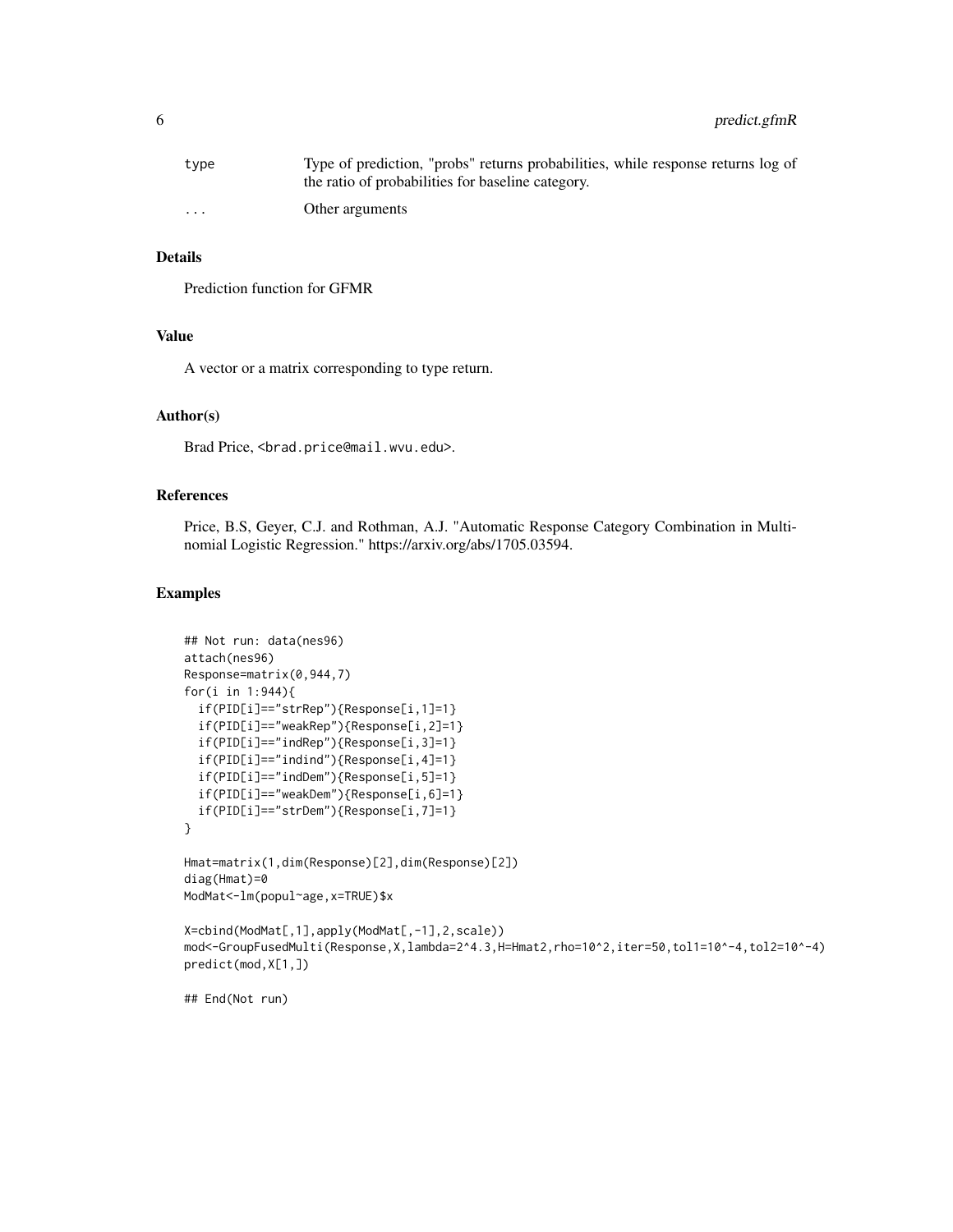<span id="page-6-0"></span>

This routine fits the group fused multinomial logistic regression model, which uses fusion shrinkage to automatically combine response categories.

#### Usage

```
## S3 method for class 'gfmR'
print(x, \ldots)
```
#### Arguments

|   | A gfmr object which specifically is the output from the GroupFusedMulti func- |
|---|-------------------------------------------------------------------------------|
|   | tion.                                                                         |
| . | Other arguments                                                               |

# Details

Prediction function for GFMR

#### Value

A vector or a matrix corresponding to type return.

#### Author(s)

Brad Price, <brad.price@mail.wvu.edu>.

# References

Price, B.S, Geyer, C.J. and Rothman, A.J. "Automatic Response Category Combination in Multinomial Logistic Regression." https://arxiv.org/abs/1705.03594.

# Examples

```
## Not run: data(nes96)
attach(nes96)
Response=matrix(0,944,7)
for(i in 1:944){
 if(PID[i]=="strRep"){Response[i,1]=1}
 if(PID[i]=="weakRep"){Response[i,2]=1}
 if(PID[i]=="indRep"){Response[i,3]=1}
 if(PID[i]=="indind"){Response[i,4]=1}
 if(PID[i]=="indDem"){Response[i,5]=1}
 if(PID[i]=="weakDem"){Response[i,6]=1}
```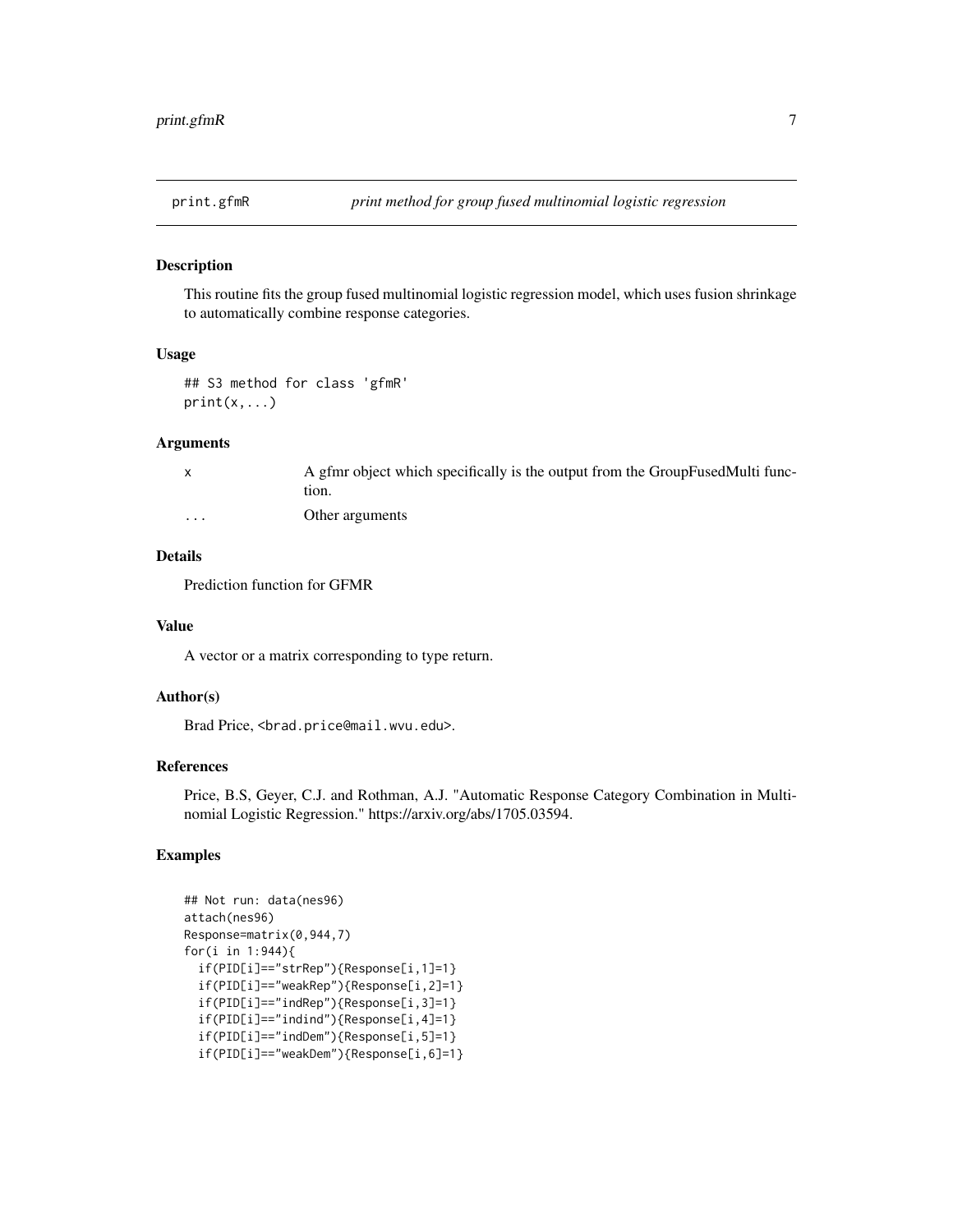```
if(PID[i]=="strDem"){Response[i,7]=1}
}
Hmat=matrix(1,dim(Response)[2],dim(Response)[2])
diag(Hmat)=0
ModMat<-lm(popul~age,x=TRUE)$x
X=cbind(ModMat[,1],apply(ModMat[,-1],2,scale))
mod<-GroupFusedMulti(Response,X,lambda=2^4.3,H=Hmat2,rho=10^2,iter=50,tol1=10^-4,tol2=10^-4)
mod
## End(Not run)
```

| print.gfmR.cv                              | print method for group fused multinomial logistic regression valida- |  |  |  |  |
|--------------------------------------------|----------------------------------------------------------------------|--|--|--|--|
| tion likelihood tuning parameter selection |                                                                      |  |  |  |  |

This routine fits the group fused multinomial logistic regression model, which uses fusion shrinkage to automatically combine response categories. This specifically focuses on tuning parameter selection with validation likelihood.

# Usage

## S3 method for class 'gfmR.cv'  $print(x, \ldots)$ 

#### Arguments

x A gfmr.cv object which specifically is the output from the GroupFusedMulti function.

... Other arguments

#### Details

print method for gfmR.cv objects.

#### Value

A readable printout of cross validation

# Author(s)

Brad Price, <brad.price@mail.wvu.edu>.

<span id="page-7-0"></span>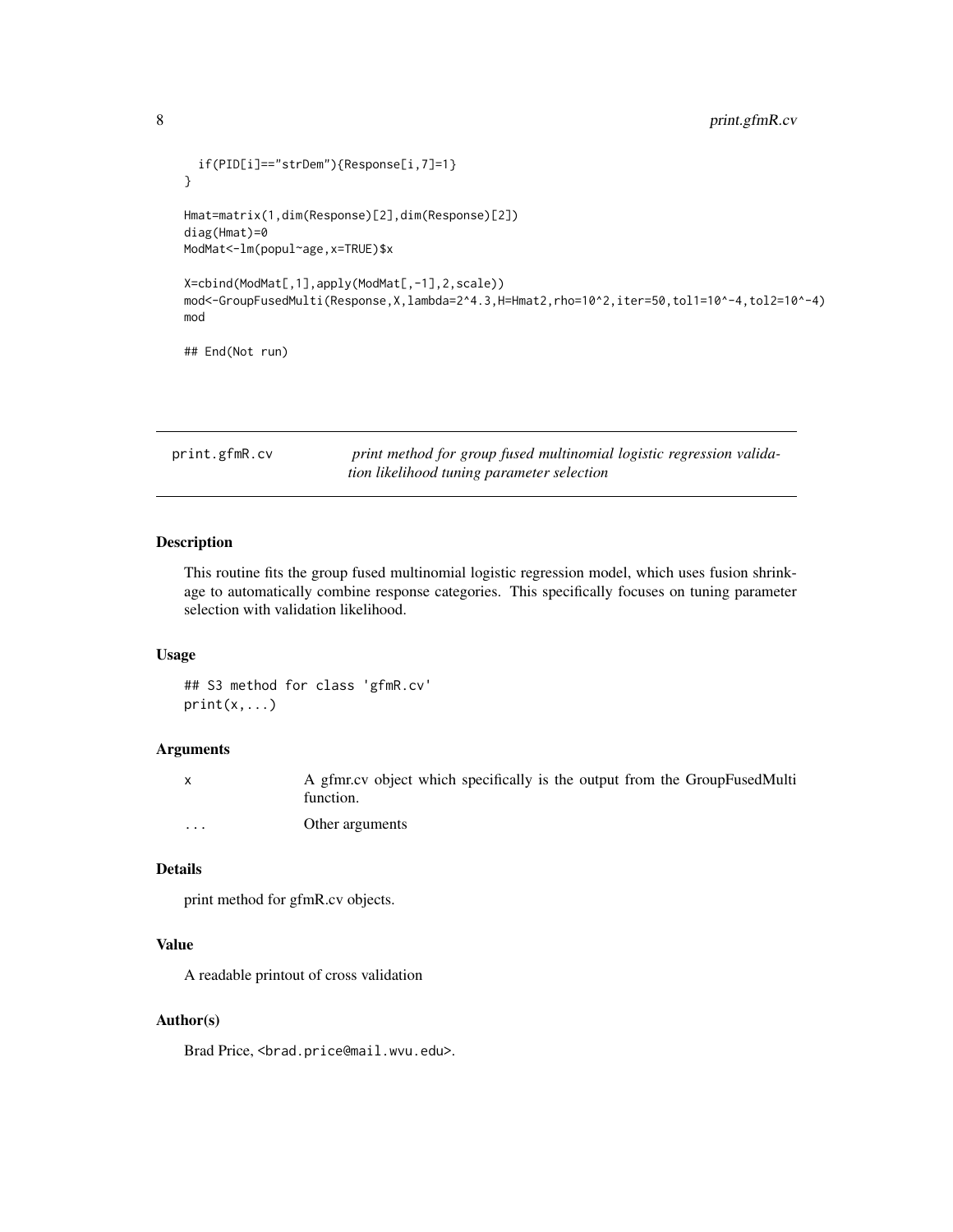# print.gfmR.cv 9

# References

Price, B.S, Geyer, C.J. and Rothman, A.J. "Automatic Response Category Combination in Multinomial Logistic Regression." https://arxiv.org/abs/1705.03594.

#### Examples

```
## Not run: data(nes96)
attach(nes96)
Response=matrix(0,944,7)
for(i in 1:944){
  if(PID[i]=="strRep"){Response[i,1]=1}
  if(PID[i]=="weakRep"){Response[i,2]=1}
  if(PID[i]=="indRep"){Response[i,3]=1}
  if(PID[i]=="indind"){Response[i,4]=1}
  if(PID[i]=="indDem"){Response[i,5]=1}
  if(PID[i]=="weakDem"){Response[i,6]=1}
  if(PID[i]=="strDem"){Response[i,7]=1}
}
Hmat=matrix(1,dim(Response)[2],dim(Response)[2])
diag(Hmat)=0
ModMat<-lm(popul~age,x=TRUE)$x
X=cbind(ModMat[,1],apply(ModMat[,-1],2,scale))
set.seed(1010)
n=dim(Response)[1]
sampID=rep(5,n)
samps=sample(1:n)
mine=floor(n/5)
for(j in 1:4){
  sampID[samps[((j-1)*mine+1):(j*mine)]]=j
}
o1 < -GFMR.cv(Response, X, lamb = 2 \text{ } seq(4.2, 4.3, .1), H=Hmat2, sampID = sampID, n. cores = 5)o1
```
## End(Not run)